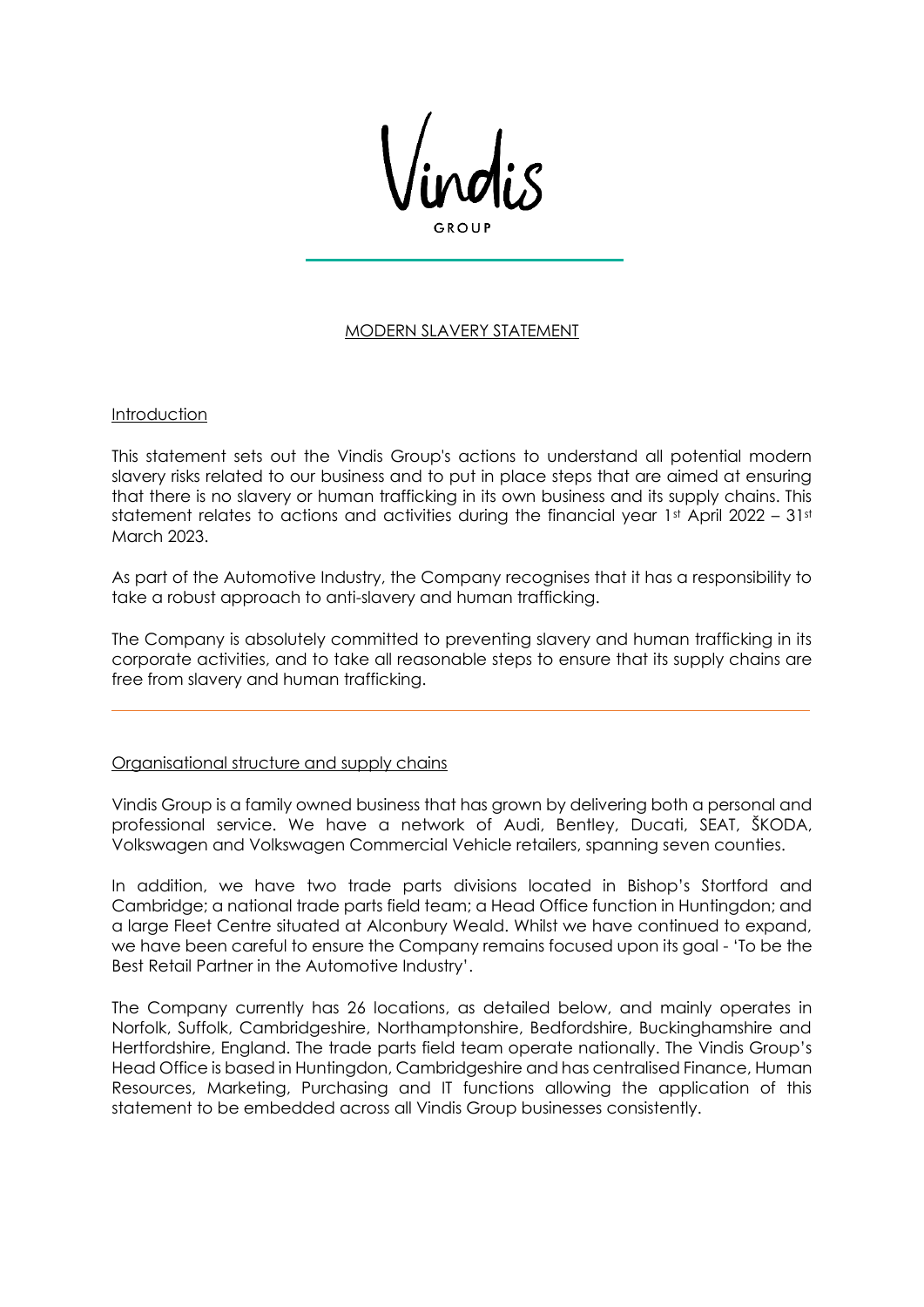- F Vindis & Sons (Sawston) Ltd T/A AutoNow Sawston
- F Vindis & Sons (Bedford) Ltd T/A AutoNow Bury
- Vindis Developments Ltd T/A AutoNow Fakenham
- F Vindis & Sons (Bedford) Ltd T/A AutoNow Cambridge
- F Vindis & Sons (Bedford) Ltd T/A Bedford Audi
- F Vindis & Sons (Bedford) Ltd T/A Bedford Volkswagen
- F Vindis & Sons (Bedford) Ltd T/A Bentley Cambridge
- Vindis Trade Parts Ltd T/A Bishop's Stortford TPS • F Vindis & Sons (Sawston) Ltd T/A Cambridge Audi
- Vindis Trade Parts Ltd T/A Cambridge TPS
- F Vindis & Sons (Bedford) Ltd T/A Cambridge Volkswagen
- Vindis Developments Ltd T/A Fakenham Volkswagen
- F Vindis & Sons (Bedford) Ltd T/A Ducati Cambridge
- Vindis Developments Ltd T/A Huntingdon Audi
- F Vindis & Sons (St Ives) Ltd T/A Huntingdon Volkswagen
- F Vindis & Sons (Bedford) Ltd T/A Vindis Milton Keynes SEAT
- F Vindis & Sons (Bedford) Ltd T/A Northampton Audi
- F Vindis & Sons (Peterborough) Ltd T/A Peterborough Audi
- F Vindis & Sons (Bedford) Ltd T/A Skoda Bury
- Epic Parts Ltd T/A The TPS National Call Centre
- Epic Parts Ltd T/A TPS National Field Force
- F Vindis & Sons (Bedford) Ltd T/A Vindis Cambridge Service Centre
- Vindis Group Ltd T/A Vindis Group
- Vindis Group Limited Alconbury PDI Centre T/A Vindis Group Fleet
- F Vindis & Sons (St Ives) Ltd T/A Vindis Van Centre Huntingdon
- F Vindis & Sons (Bedford) Ltd T/A Vindis Van Centre Northampton

#### Business Risk Assessment

The Vindis Group currently employs circa. 750 team members across the aforementioned regions and is committed to ensuring that slavery and human trafficking is not taking place anywhere in our business or within our supply chain. The group has adequate internal policies in place to ensure modern slavery and human right abuses do not occur in our business by:

- A centralised HR & Payroll function that strives to ensure compliance to all recruitment, induction, training and payroll policies and procedures.
- An independent Grievance and Whistleblowing Procedure ensuring people have a way to raise a concern so that robust investigation(s) can take place.

In addition to this:

- The Vindis Group identified, during a review in 2019, that although the relevant checks and monitoring methods are in place with our larger contractors/suppliers, there was a further opportunity to review our entire supply chain; including those less frequently utilised to produce a centralised, agreed and compliant supplier/contractor list. This list has been identified and the Vindis Group has contacted our entire supply chain to ensure that all contractors and suppliers are compliant with this statement and aligned to our business' values; Pioneering Mindset; Exceptional People; High Performance Culture; Customer Obsession and Sustainable Processes.
- This included a risk rating and mapping exercise of all suppliers and contractors working with the Vindis Group. If the relevant due diligence, or confidence in the suppliers/contractors adherence to our statement, in this regard cannot be produced, agreements are paused until sufficient documentation/evidence is provided. If the supplier/contractor(s) fails to produce this information upon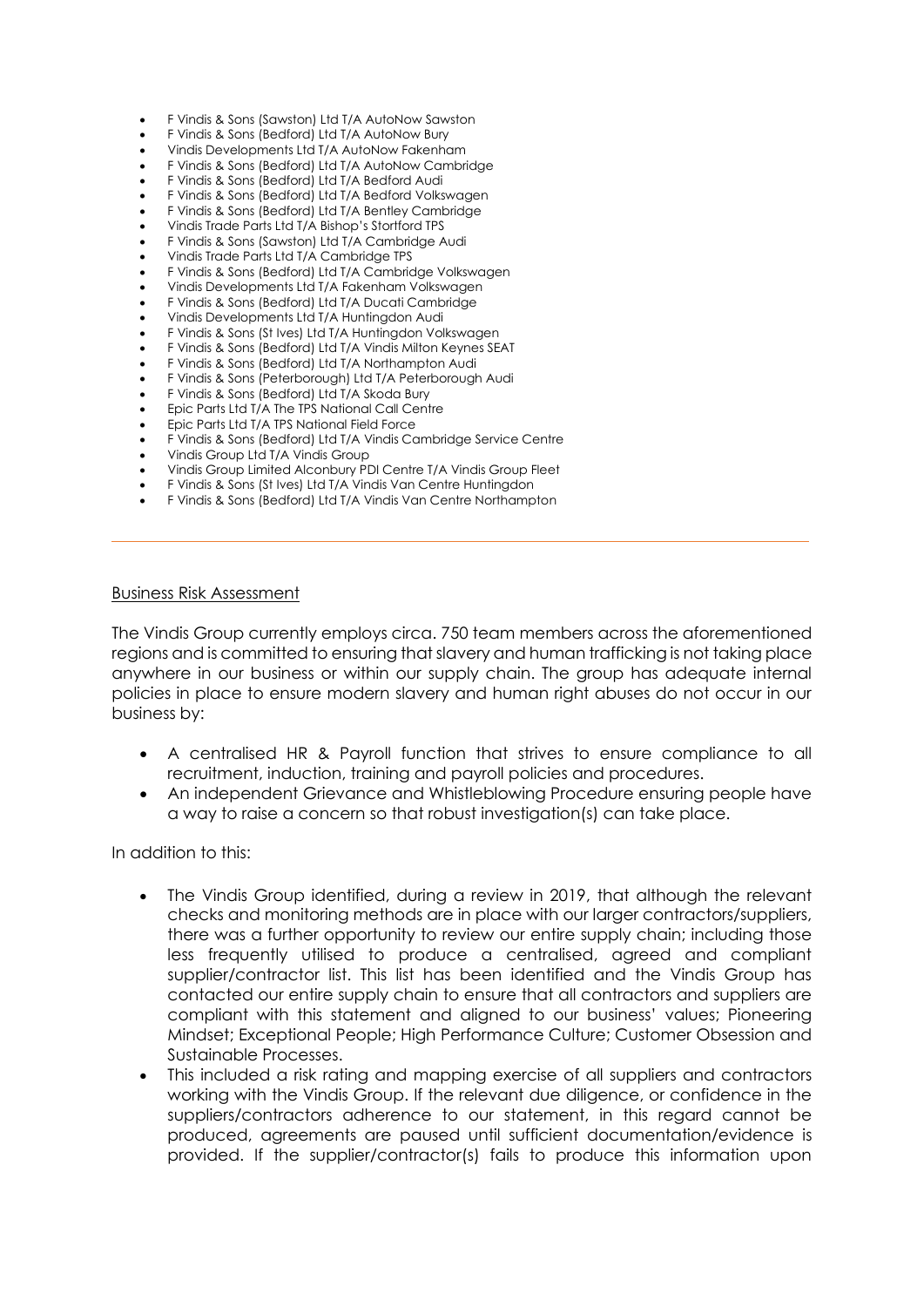request, within a reasonable timeframe, the Vindis Group will terminate all agreements with the contractor/supplier.

Due to the franchise nature of our business, with the Volkswagen Group, the majority of our supply chain relationships have legal contracts in place with specific policy clauses ensuring compliance to the Modern Slavery Act 2015. All other supplier relationships will be reviewed in accordance with this.

## Relevant policies

The Company operates the following policies that describe its approach to the identification of modern slavery risks and steps to be taken to prevent slavery and human trafficking in its operations:

- **Whistleblowing policy** The Company encourages all its workers, customers and other business partners to report any concerns related to the direct activities, or the supply chains of, the Company. This includes any circumstances that may give rise to an enhanced risk of slavery or human trafficking. The Company's whistleblowing procedure is designed to make it easy for workers to make disclosures, without fear of retaliation.
- **Employment Guide**  The Company's code makes clear to employees the actions and behaviour expected of them when representing the Company. The Company strives to maintain the highest standards of employee conduct and ethical behaviour when operating abroad and managing its supply chain.
- **Recruitment/Agency workers policy -** The Company uses only specified, reputable employment agencies to source labour.

### Performance indicators

The Company has reviewed its key performance indicators (KPIs) in light of the introduction of the Modern Slavery Act 2015. As a result, the Company is;

- requiring all current team members to complete annual Modern Slavery training;
- delivering Modern Slavery training as part of the Induction for all new employees;
- ensuring all existing sub-contractors and suppliers have signed and understood the new Supplier Agreement; and
- will be reviewing all new potential suppliers in line with the new Supplier Agreement (any new supplier that does not meet the criteria set out within the Supplier Agreement, will not be included within our 'Approved Supplier Listing').

# Training

Since the 2020 Modern Slavery Statement Review, the following steps have been delivered:

• All Managers, Heads of Department(s) and Directors received annual training on modern slavery; and